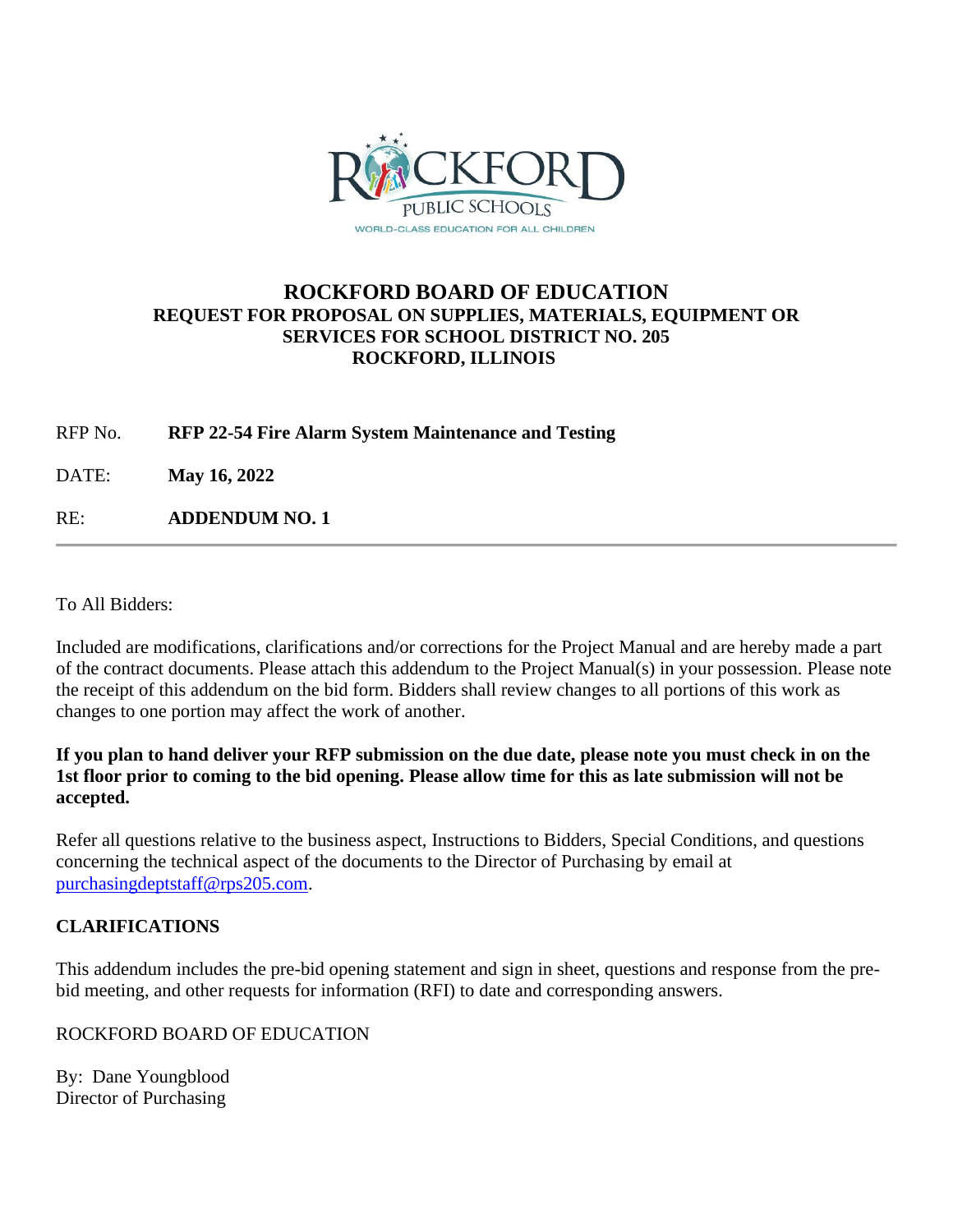### CLARIFICATIONS

Below are requests for information (RFI) to date and corresponding Answers.

- 1. For each location, is it possible to get a device list and count that are attached to the fire alarm panel? a. This information will be included in another addendum no later than Thursday, May 19, 2022.
- 2. Is a lift truck needed for inspecting any devices at any of the locations? If so, who is responsible for supplying?
	- a. Yes, the contractor is responsible for providing any lifts necessary to complete their work. Contractors may us the District ladders on-site.
- 3. If there were more than one emergency call within a close time period, does the one hour response hold just for the first call or for all emergency calls?
	- a. Each emergency call should be regarded as an independent emergency regardless of what other work/inspections/emergencies are present within the District.
- 4. Is it possible to bid on the project if a vendor did not attend the mandatory pre-bid meeting?
	- a. Yes, due to low vendor turnout at eh pre-bid meeting it is now non-mandatory.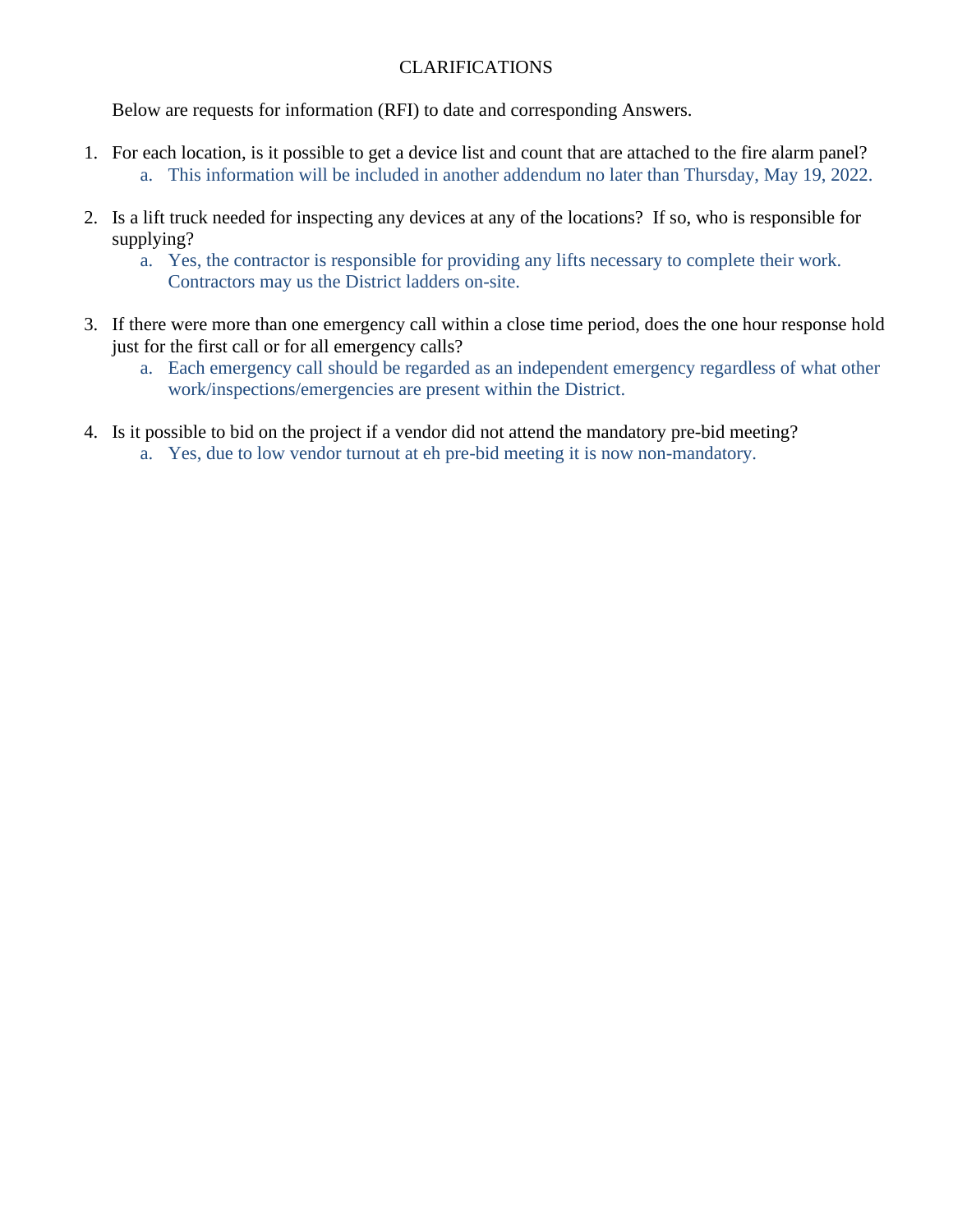# PRE-BID CONFERENCE OPENING STATEMENT

Welcome to the mandatory pre-bid conference for RFP 22-54 Fire Alarm System Maintenance and Testing for the Rockford Public Schools.

The purpose of this meeting is to receive input, comments, questions, clarifications and suggested changes relative to this solicitation. As a reminder, the only acceptable changes to the Bid/RFP are formal Addenda published by the RPS Purchasing department. Additionally, the Addendum may address other issues identified by the School District.

The goal of today's meeting is to increase your knowledge of the solicitation as it is written and provide an information mechanism in which you may advise the School District of any changes it should make. Consequently, any changes you wish the Rockford Public Schools to consider must be submitted in writing to the Purchasing department before the deadline as expressed in the solicitation.

We will try to answer as many of the questions as possible. If we cannot answer a question today, we will defer that answer to the published Addendum. Additionally, minutes from this pre-bid conference will be published in the Addendum.

- ➢ Bid Opening is scheduled for May 26, 2022 at 2:00 pm Rockford Board of Education, 6th floor Conference Room. Late bids will not be accepted. Faxed or emailed bids will not be accepted.
- ➢ Board Approval June 16, 2022.
- ➢ Bid RFI Procedures All written correspondence during the bid process MUST be sent to Dane Youngblood, Director of Purchasing, via email at PurchasingDeptStaff@rps205.com. Last RFI will be accepted until May 17, 2022 at 12 pm. Last addendum will be issued by May 19, 2022 at 4:30 pm.
- $\triangleright$  Addenda will be emailed to all attendees at the pre-bid conference, posted on the RPS website and Demand Star.
- ➢ PLEASE reference the REQUIRED FORMS CHECK LIST for all documents that must be submitted with your bid offer form. All forms must be properly completed, signed and submitted or your bid will be deemed non-responsive.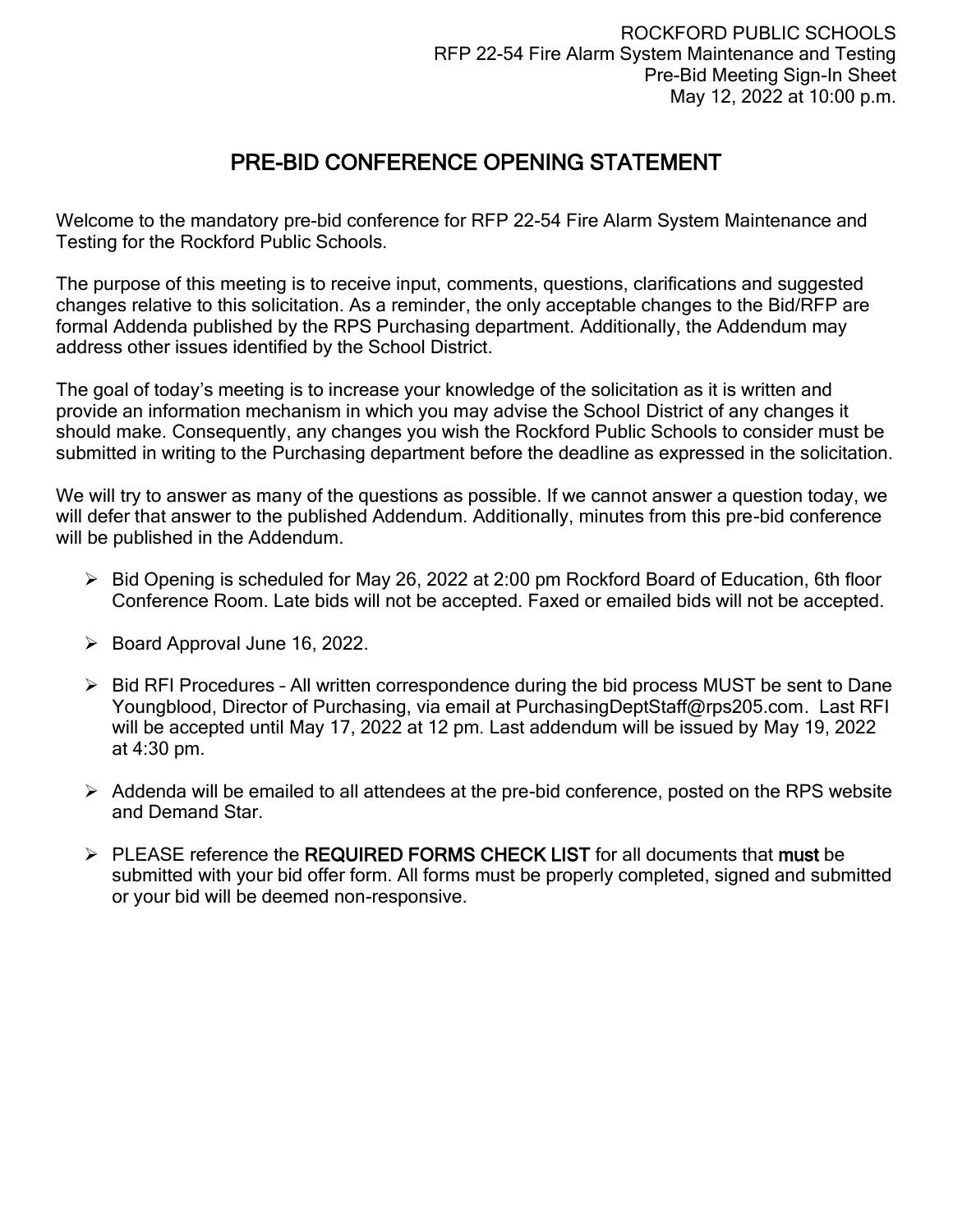| $\infty$ | ┙ | $\sigma$                                                    | cп<br>$4 _{\text{c}}$<br>$L_{\infty}$ | $\blacktriangle$<br>Erian Wolf | $\boldsymbol{\omega}$<br>crry Lueek   | $\mathbf{v}$<br>MILE SHALES       | ∸<br>Wesser Bracey | <b>Printed Name</b> |                                                                                                                                                                                          |                                                                          |                                                                                                                                               |
|----------|---|-------------------------------------------------------------|---------------------------------------|--------------------------------|---------------------------------------|-----------------------------------|--------------------|---------------------|------------------------------------------------------------------------------------------------------------------------------------------------------------------------------------------|--------------------------------------------------------------------------|-----------------------------------------------------------------------------------------------------------------------------------------------|
|          |   | Montal Teer                                                 | Moutel Technologies                   | $M_{\mu}$ $Z_{\nu}$            | JcI                                   | RCS                               | se sch             | <b>Company Name</b> |                                                                                                                                                                                          |                                                                          | RFP 22-54 Fire Alarm System Maintenance and Testing<br>ROCKPORD PUBLIC SCHOOLS<br>Pre-Bid Meeting Sign-In Sheet<br>May 12, 2022 at 10:00 p.m. |
|          |   | S/to & Lung.                                                | SIU E Riverside                       | 201745                         | 9/N Mikhell ct,<br>Aeldison D         | 350 P NALTERS SF.<br>FP, IL GOISI | Sol<br>272.46      | Company Address     | PLEASE WRITE EMAIL ADDRESS SO THAT IT IS LEGIBLE IN ORDEN TO RECEIVE ADDENDUM INFORMATION<br>RFP 22-54 Fire Alarm System Maintenance and Testing<br><b>PRE-BID MEETING SIGN-IN SHEET</b> | <b>NOKEC</b><br><b>STOOHOS DITERIOL</b><br>DN FOR ALL<br><b>CHILDREN</b> |                                                                                                                                               |
|          |   |                                                             | $512 - 72 - 818$                      | 815-288-1259                   |                                       | 0KZ/129288                        | 815.358.4535       | Telephone           |                                                                                                                                                                                          |                                                                          |                                                                                                                                               |
|          |   | $\mathcal{G}$ [S-747/982] / 4/ Secolum c incr $\mathcal{A}$ | allor Way Q montellech.co             | FRIAN WALL                     | $\psi$ 30.14.784 gros, luct @ 10.1.62 | MIKECROSIST.COM                   | Wilam. BELEY@O     | E-mail              |                                                                                                                                                                                          |                                                                          |                                                                                                                                               |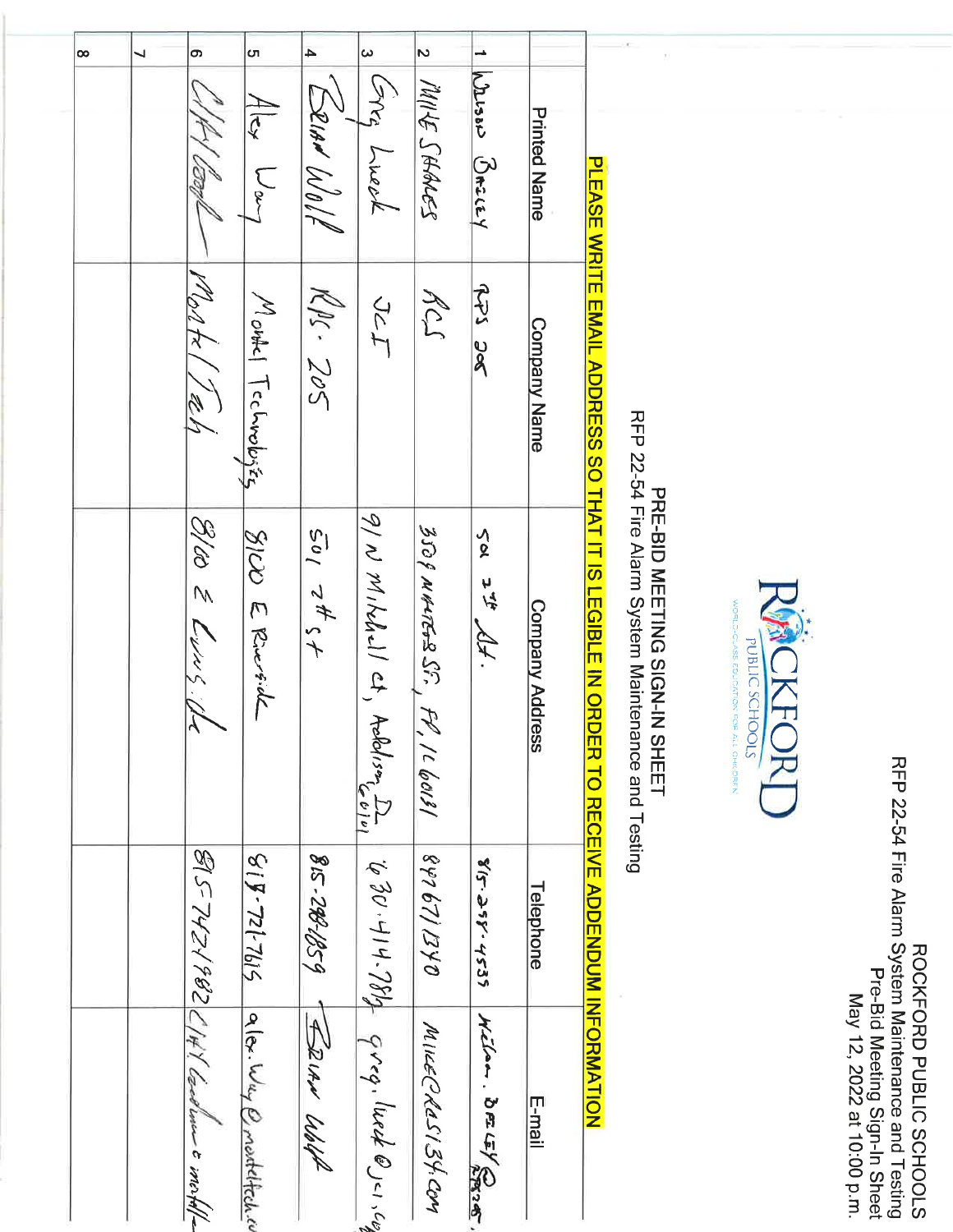

May 12, 2022

# **R.F.P. 22-54 Fire Alarm System Maintenance & Testing Pre-Bid Conference: Q & A**

Q. How are hours outside of regular business hours billed; is the contractor locked into a single hourly rate for any hours worked? Please provide clarification on Section 4.1.2.1.

A. The Bid-Offer Form allows the bidder to provide an hourly labor rate for regular time (6:00 AM – 5:00 PM) and Non-Regular Time (all other times). Please see Section 8.3. within the bid documents and items 2.1. through 2.4. on the Bid-Offer Form for additional information.

Q. Are the carbon monoxide detectors (CO detectors) discussed in Section 4.2.4.4. integrated into the fire alarm system, or are they stand-alone? If they are stand-alone, what kind of battery do they require?

A.The CO detectors, as referenced in Section 4.2.4.4., are stand-alone. They require 9V batteries.

Q. Can a list of CO detector locations be provided to the bidders?

A. Yes, this will be provided with the previously requested device list.

Q. Do the biannual inspections, as discussed in Section 4.2.7., need to occur over scheduled academic breaks?

- A. Please see the revised Section 4.2.7. below.
- *4.2.7. Biannual System & Device Inspection*
	- *4.2.7.1. Twice (2) per year, in addition to the annual summer test, the Contractor will inspect: 4.2.7.1.1. Three (3) devices per zone (for zone-based systems)*
		- *4.2.7.1.2. 30% of total devices (for addressable systems)*
	- *4.2.7.2. The biannual inspections should be carried out during the winter academic break and the spring academic break.*
		- *4.2.7.2.1. The date ranges for both breaks will be provided by the District at the beginning of each fiscal year.*
	- *4.2.7.3. The Contractor must provide a brief report of the devices inspected and any deficiencies that need to be remediated.*
	- *4.2.7.4. The Contractor must comply with Deficiency Remediation procedures specified in Section 4.2.5.2*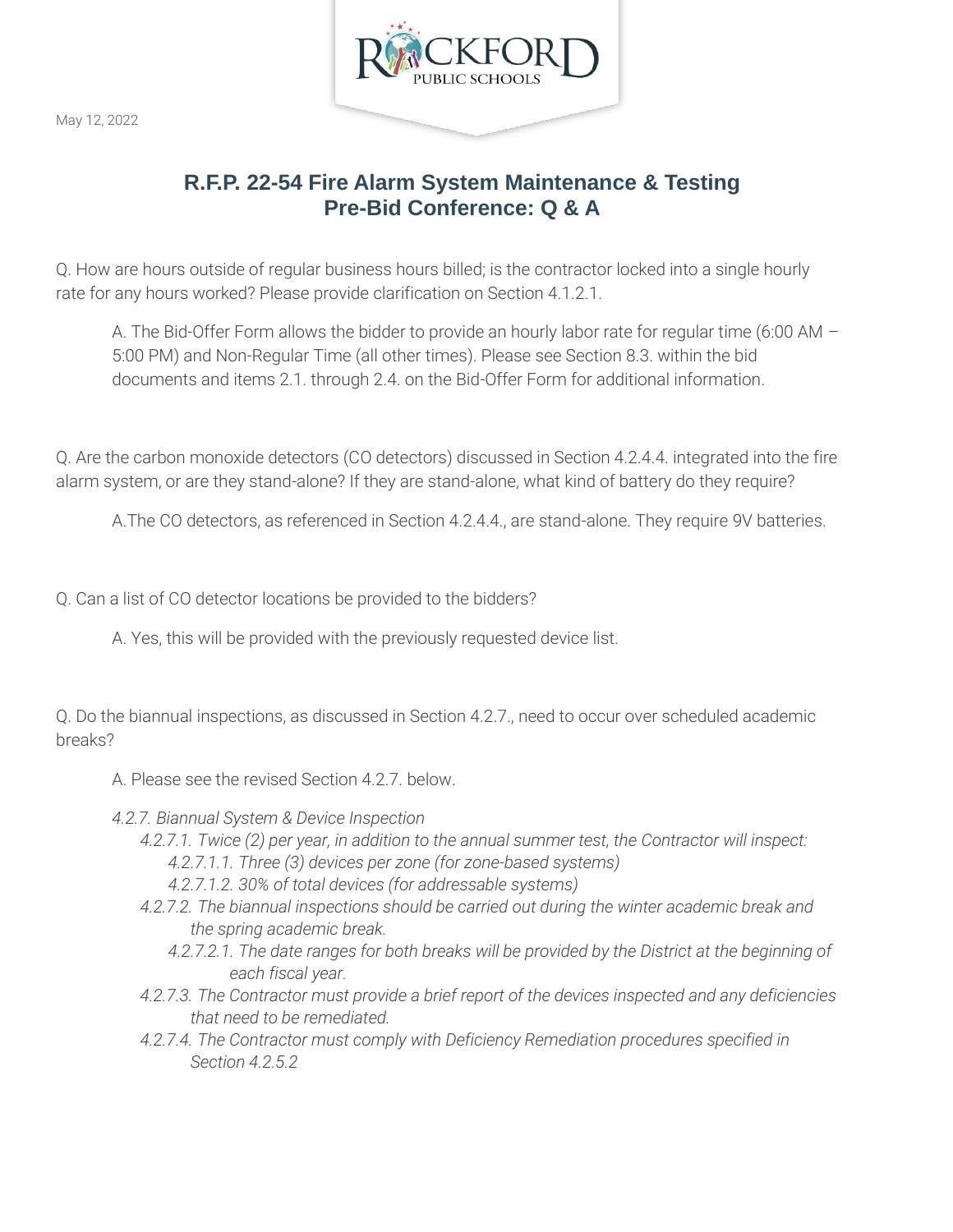Discussion Note: The Bid-Offer form requires flat-rate pricing for inspections. See Section 8.4 with the bid documents and items 3.1 through 4.47 on the Bid-Offer form.

Q. Can you please clarify the meaning of "fire-watch", discussed in Section 4.2.9.1.1.4., as it relates to this R.F.P.

A. Please see the revised Section 4.2.9.1.1.4., below.

- *4.2.9.1.1.4. Provide a "fire-watch" to contact the Fire Department should a genuine fire emergency occur during the downtime.*
	- *4.2.9.1.1.4.1. For the purposes of this bid, Fire-Watch is defined as:*
		- *4.2.9.1.1.4.1.1. An individual who is qualified, as defined in Section 7., and is able to understand the information displayed on the main fire notification system panel.*
		- *4.2.9.1.1.4.1.2. An individual who is qualified, as defined in Section 7., and is able to react appropriately to the information displayed on the main fire notification system panel.*
		- *4.2.9.1.1.4.1.3. An individual who will monitor the main fire notification panel and be prepared to take the appropriate actions (e.g., calling emergency services) should a genuine fire emergency talk place.*

Typo Correction: Please see the revised Section 4.3.13., below.

*4.3.13. Surplus material generated by removal/demolition shall be the District's property unless released by the Director of Facilities. The disposal of this property shall be included in the Contractor's estimate and scope of work. The material released by the District shall be removed from District property prior to or upon the completion of work and shall become the property and responsibility of the Contractor immediately upon de-installation. The District shall not "buy back" materials it has released as unwanted surplus or be held responsible for released material while it is on District property.*

Q. Please clarify the meaning of "respond", discussed in Section 4.4.3., as it relates to this R.F.P.

A. Please see the revised Section 4.4.3., below.

*4.4.3. Respond within one (1) hour to any emergency work request except where regulations mandate wait or notification periods. Should an R.P.S. employee so request, the Contractor will meet District personnel at the job sites, review the scope of work, provide an estimate, proceed with work without delay, and in general, be responsive to the emergency request. 4.4.3.1. Emergency work requests are defined as:*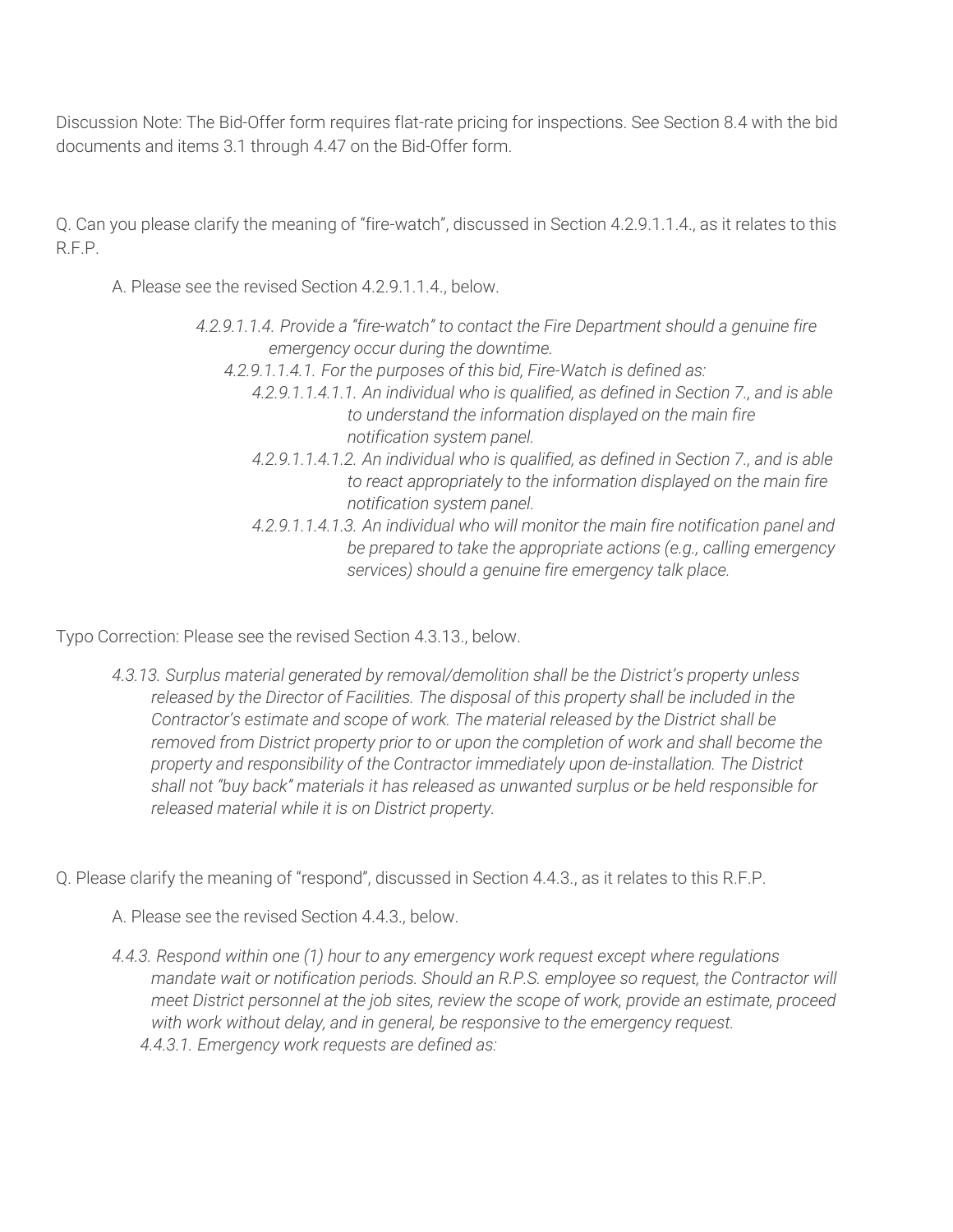- *4.4.3.1.1. Any work request for a system, or a system component, failure resulting in an entire building being unprotected or portions of a building being unprotected for any length of time.* 
	- *4.4.3.1.1.1. This does not include individual device failures that would not leave an entire building or a portion of a building unprotected because of additional devices in the immediate area.*
- *4.4.3.2. Respond, for the purposes of this R.F.P., is defined as:*
	- *4.4.3.2.1. The arrival of a qualified employee, as defined in Section 7., at the site of the emergency.*
	- *4.4.3.2.2. The qualified employee must then take the appropriate action (e.g., diagnosis, remediation, investigation, etc.) to permanently repair the deficiency causing the emergency.*

Q. Is the contractor responsible if there is a cost for using the District's chosen computerized maintenance management system (CMMS), as discussed in Section 4.4.1.1.?

A. No; any cost associated with the contractor's use of the District's chosen CMMS will be borne by the District.

Typo Correction: Please see the revised Section 4.4.11., below.

*4.4.11. Meet with the M.E.P. Senior Maintenance Manager (or their designee) prior to the start of work in order to review the contract specifications, designate the appropriate project contacts, and discuss the manner in which work will be proceeding, among other items. It is the responsibility of the Contractor to ensure the work is understood.*

Q. Is the Fire Alarm System Maintenance & Testing Contractor responsible for the cost of the elevator contractor's time when the elevator contractor assists in completing the fire system testing?

- A. Please see the revised relevant sections below.
	- *4.2.4.3. The Contractor is responsible for coordinating the testing of fire notification system devices located in elevator shafts and equipment rooms with the District's contracted elevator maintenance company.* 
		- *4.2.4.3.1. Upon award of the contract, The Contractor will be provided the contact information for said company.*
		- *4.2.4.3.2. The District will bear the cost incurred by the District's contracted elevator maintenance company.*
			- *4.2.4.3.2.1. Any cost incurred will be billed by the District's contracted elevator maintenance company directly and will conform to the terms and conditions defined in the elevator maintenance company's contract.*